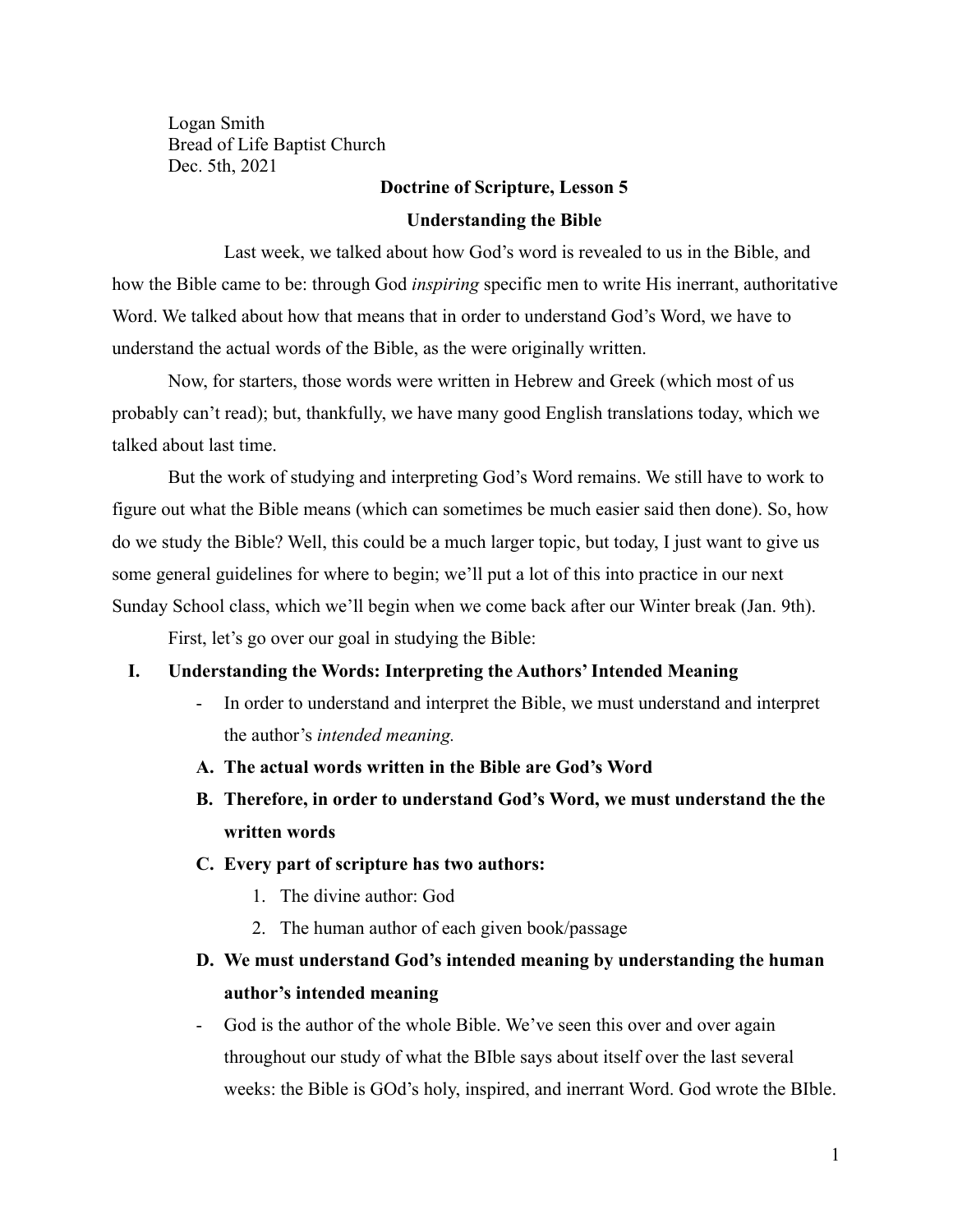- But, as we saw last week, God wrote the Bible *through human authors.* God inspired authors to write exactly what he wanted them to write, in various times, places, languages, and canonical contexts.
- Furthermore, as we saw last week, God's divine inspiration of the human authors *doesn't mean* that they simply wrote down what God dictated. Now, to be sure, this is *certainly* how parts of the Bible were written. (For example, many of the prophets repeat what God dictates when they use the introductory formula, "Thus says the LORD.") But many other parts, like the recording of history, the writing of poems and Psalms and Proverbs, or even the New Testament letters, were written by human beings coming up with their own words, in their own way, saying what they wanted to say to particular audiences, using their own personality, experiences, language, style, contexts, etc. Yet they did so *under the inspiration of the Holy Sprit,* so that they only wrote down what God wanted them to write.
- This means that God expresses his intended meaning of the text *through the human author's intended meaning of any given Biblical text.*
- To understand what God says, we have to understand what the human authors said (and intentionally meant to say) in the Bible.
- So, how do we do that? We have to *bridge the gap.*

### II. **Understanding the Context: Bridging the Gap**

- To understand and interpret the Bible, we have to understand the biblical authors' intended meaning of every given book and passage of the Bible - even how the whole Bible fits together.
- But this has it's difficulties we're removed from the biblical authors by thousands of years! We live in a very different time, place, and historical-cultural context than they did. We speak different languages, have very different worldviews, and do not have the same shared experiences and understandings of things like the meaning of specific words, cultural expressions and idioms, current events and politics, geography, or even views of poetry and literary genres.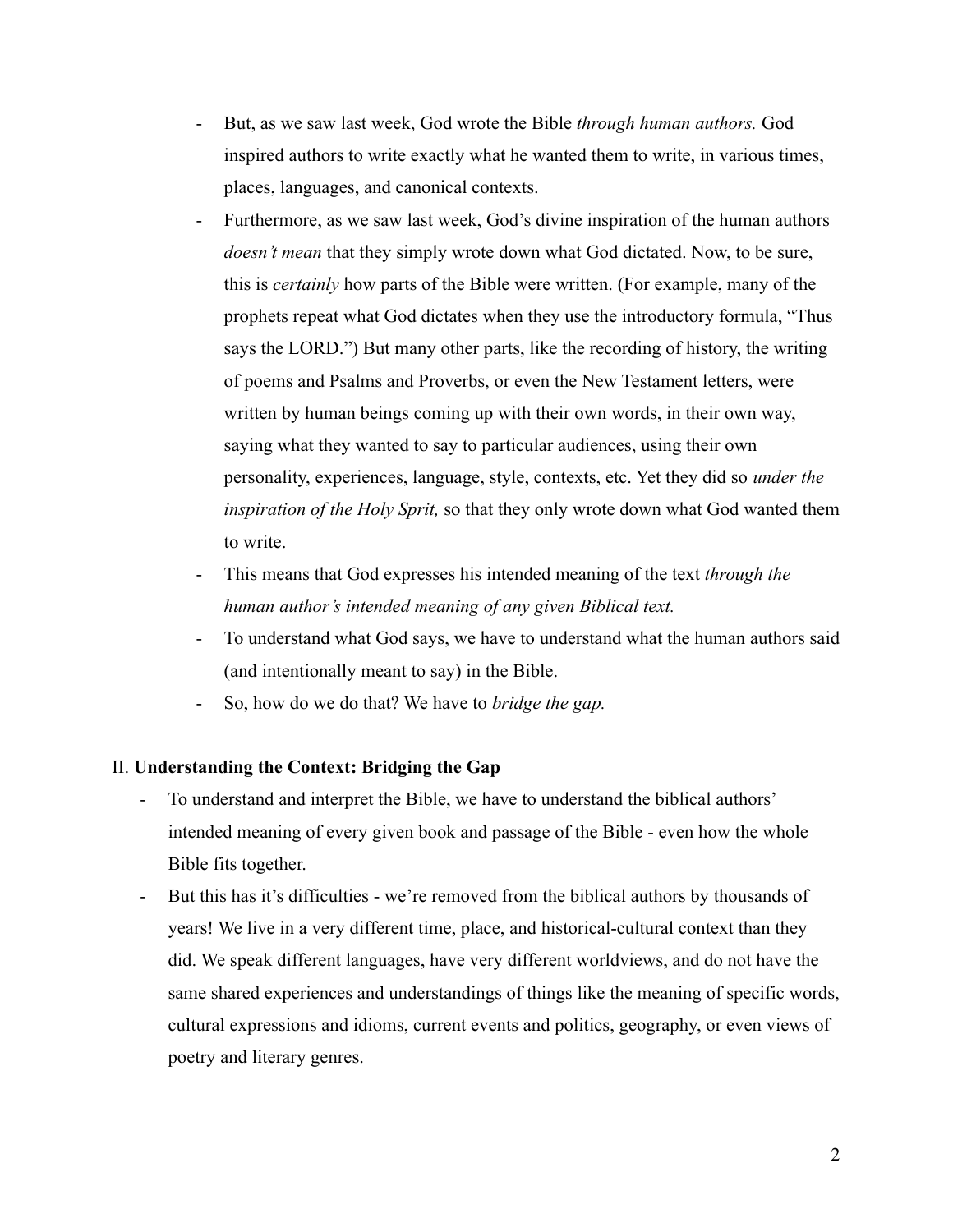- There is a *gap* between us today and the original human author and audiences for every book of the Bible that we read (in fact, even the different books of the Bible have very different contexts, authors, and audiences from each other!) This large difference of context leaves a "gap" of understanding between us - like the gap of a canyon cut by a river; we need a *bridge* to be built in order to cross it.
- Because of this, our job as readers and interpreters is to *bridge the gap* in order to understand, as best as possible, what the Bible means, as originally intended by the authors (both the human author, and the divine author of it all, God).

### **A. Historical Context - Historical/Cultural background of passage?**

- First off, we need to recognize the historical gap between us. The Bible was written over hundreds of years. The New Testament was written 2,000 years ago. The Old Testament was written hundreds of years before that, over many centuries.
- This means the first gap to be crossed is that of historical and cultural differences.
- Now, this includes a big difference in *language* as we discussed last week, the Bible was written in ancient Hebrew and Koine Greek, mainly, and a little bit in Aramaic. THis is why we need good translations and to understand how translations work (which we discussed at length last week).
- But this also means we need to understand the different historical contexts that each book of the Bible was written in. When reading the Bible, there will be times where we need to understand how certain things worked in different periods of history, or how different countries and governments eworked and related to each other, or even how things like money, slaves, farming practices, building practices, weather patterns, geographical features, and other features of everyday life in the ancient world would have worked. Many of these things would have been taken for granted by the original author and audience, but we might not know about them at first (like how we would understand what a car is and wouldn't explain it, even though someone two centuries ago would have no idea what we're talking about). Furthermore, things change over time (like the word "telephone" meant something a little different 50 years ago than it does today).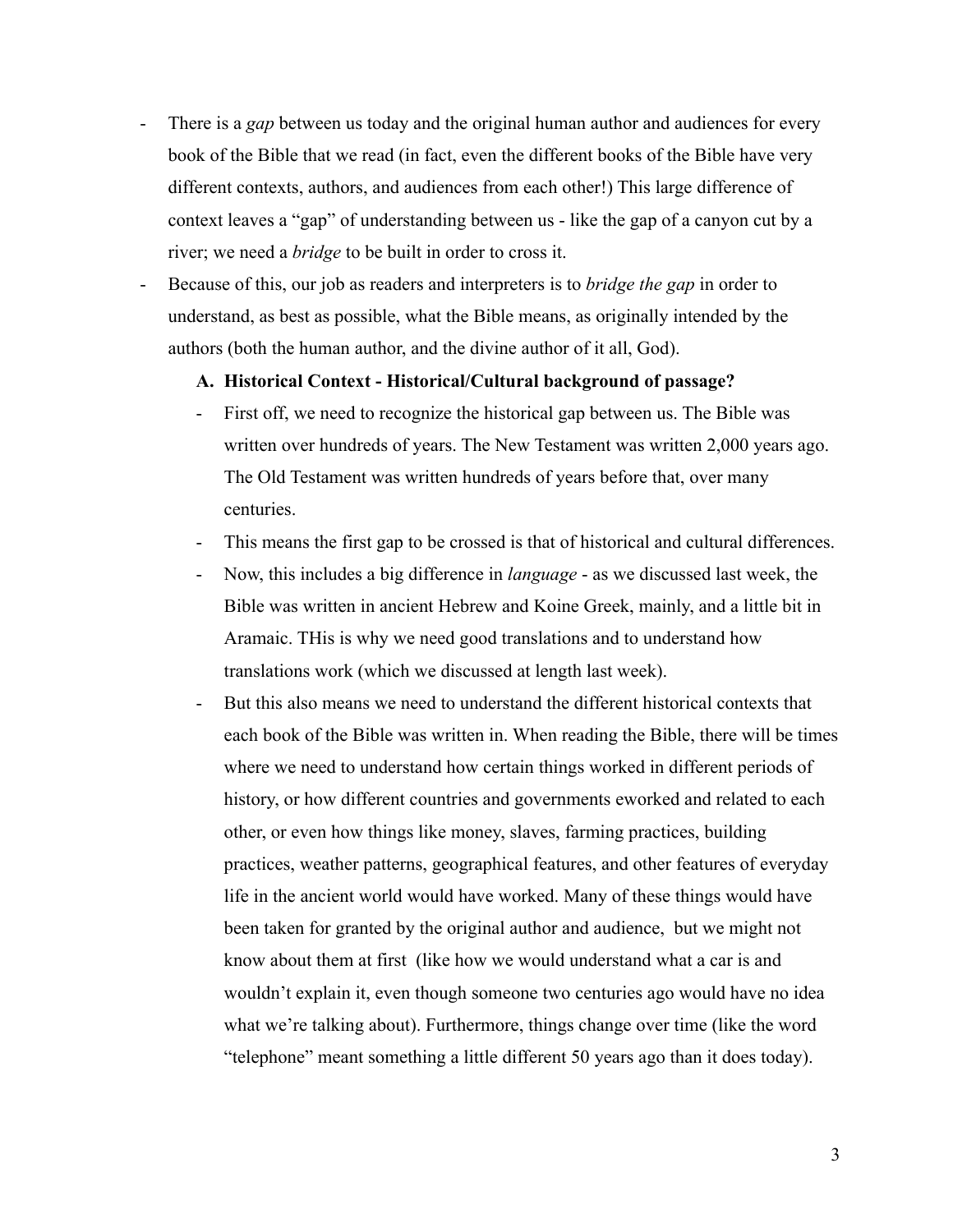- So understanding the historical context can be helpful at times, but we want to be careful not to go overboard. The point *isn't* to reconstruct the historical events *behind* the words of the Bible - instead, the point is to accurately understand *the words themselves.*
- Understanding more about the historical-cultural background of a Bible passage is only helpful to the degree that it *helps us better understand the author's intended meaning in a given passage.*
- Our goal is to understand God's Word, what He reveals to us. And this isn't something separate from, or behind, the original words of the Bible - they are the same thing. To know God's Word, we have to understand the human words of the BIble.

## **B. Literary context - How does it relate to the other words around it?**

- Obviously, then, we have primarily focus on understanding the written words of the bible.
- When an author writes something, he/she uses specific words, grammar, styles of writing, and literary devices to craft and communicate the intended message.
- We have to read the Bible like we would read a book or a letter we have to understand the way the words are put together, who the subjects are, what the verbs are, how it all fits together to form cohesive thoughts, logical arguments, or a flowing narrative.
- Vocabulary meaning of the words themselves
- So we want to look at not just the individual words, but the *context* of the words.
	- 1. The words fit within a *sentence.*
	- Grammar understanding the way the sentences work, and the way the words function together.
	- 2. The sentence fits within a *paragraph* or *passage*
	- We need to understand the way the passage or paragraph is put together, and how the sentences all fit together within it.
	- Is it a poem?
	- Is it a quote?
	- Is it making a logical argument?
	- Is it telling a story? Maybe a parable, or historical account?
	- Is it a genealogy or list of information?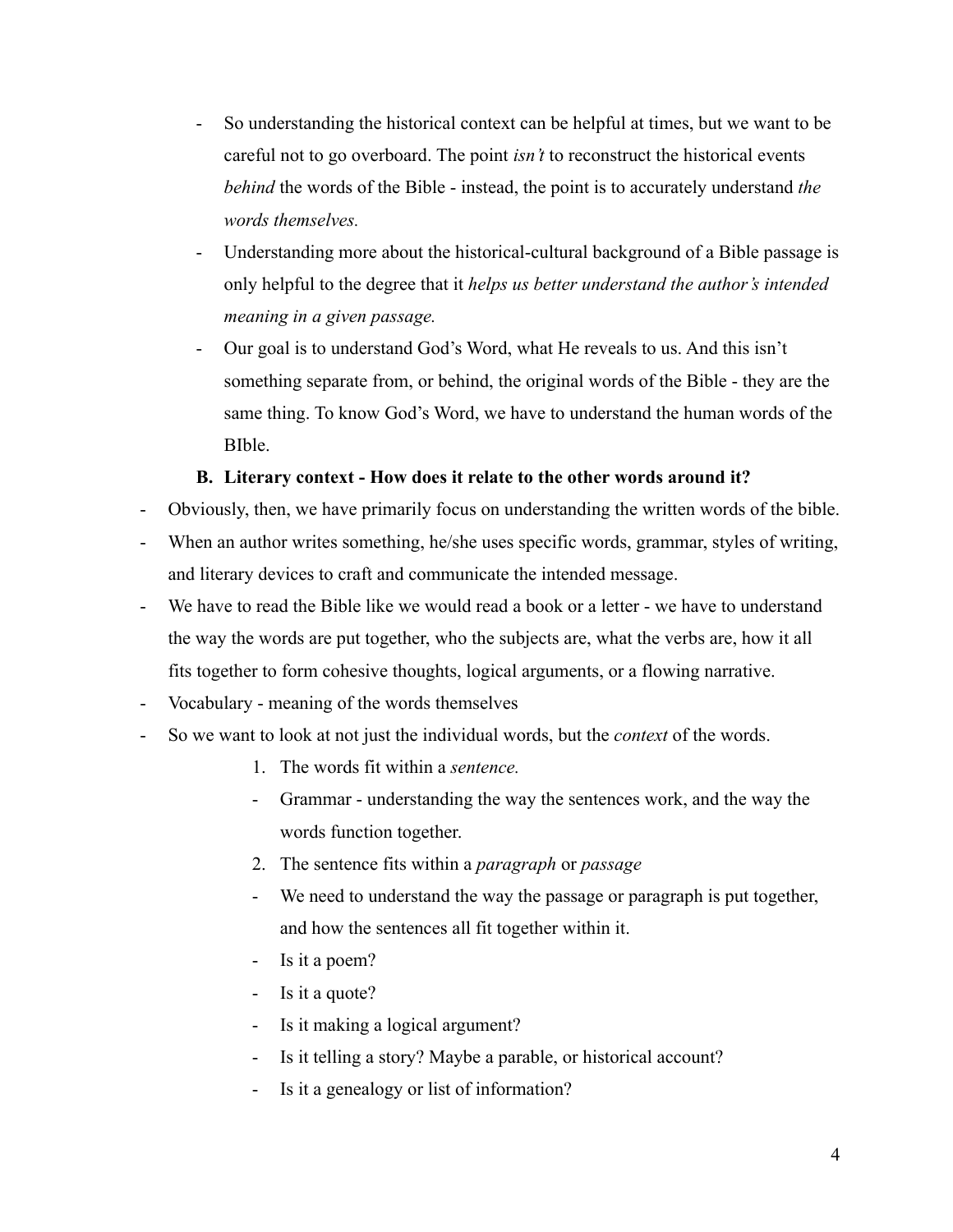- Knowing what comes before and after the sentence we're looking at helps us understand the meaning and significance of it.
- 3. The passage sits within a *book*
	- We never want to take the words, s sentences, or passages out of their context. We need to understand how it al fits together within the main point of the book that it's in.
- 4. Literary Genre
- The different genre of the book or passage helps us understand how to read and interpret it.
- 1. Historical narrative OT history, like Genesis or 1 Samuel, or gospel accounts, like Matthew
- 2. Poetry, Songs, and Proverbs Psalms, Proverbs, Job, Song of Songs, Ecclesiastes
- 3. Prophecy Major and Minor Prophets
- 4. Letters Most of the New Testament
- 5. Apocalypse Daniel, Ezekiel, Revelation

## **C. Canonical Context - How does it relate to the rest of the Bible?**

- Just as each verse and passage is situated within a specific book of the Bible, so each book is situated in a particular part of the Bible's storyline.
- The Bible tells a cohesive story, with a cohesive, overarching main point: to tell us about the one, true God that we have rebelled against and how He has accomplished a plan of redemption. This plan of redemption progressively plays out over the pages, chapters, and books of the Bible. This storyline of redemption gradually unfolds and centers on the life, person, and work of Jesus Christ, our Lord and Savior.
- THerefore, whenever we are reading a particular verse or passage of the BIble, we need to figure out how it fits into this overall story.
- For example, knowing that the Ezra takes place *after* the events of Genesis through Deuteronomy, 1 and 2 Kings, Isaiah, and Jeremiah, helps us to understand why Israel had been in Exile, what happened to the temple, why they don't have a King, why they are returning to the land, and how all of this fits into God's plans of redemption. We can only understand the point of Era if we first understand the story before it: that Israel was